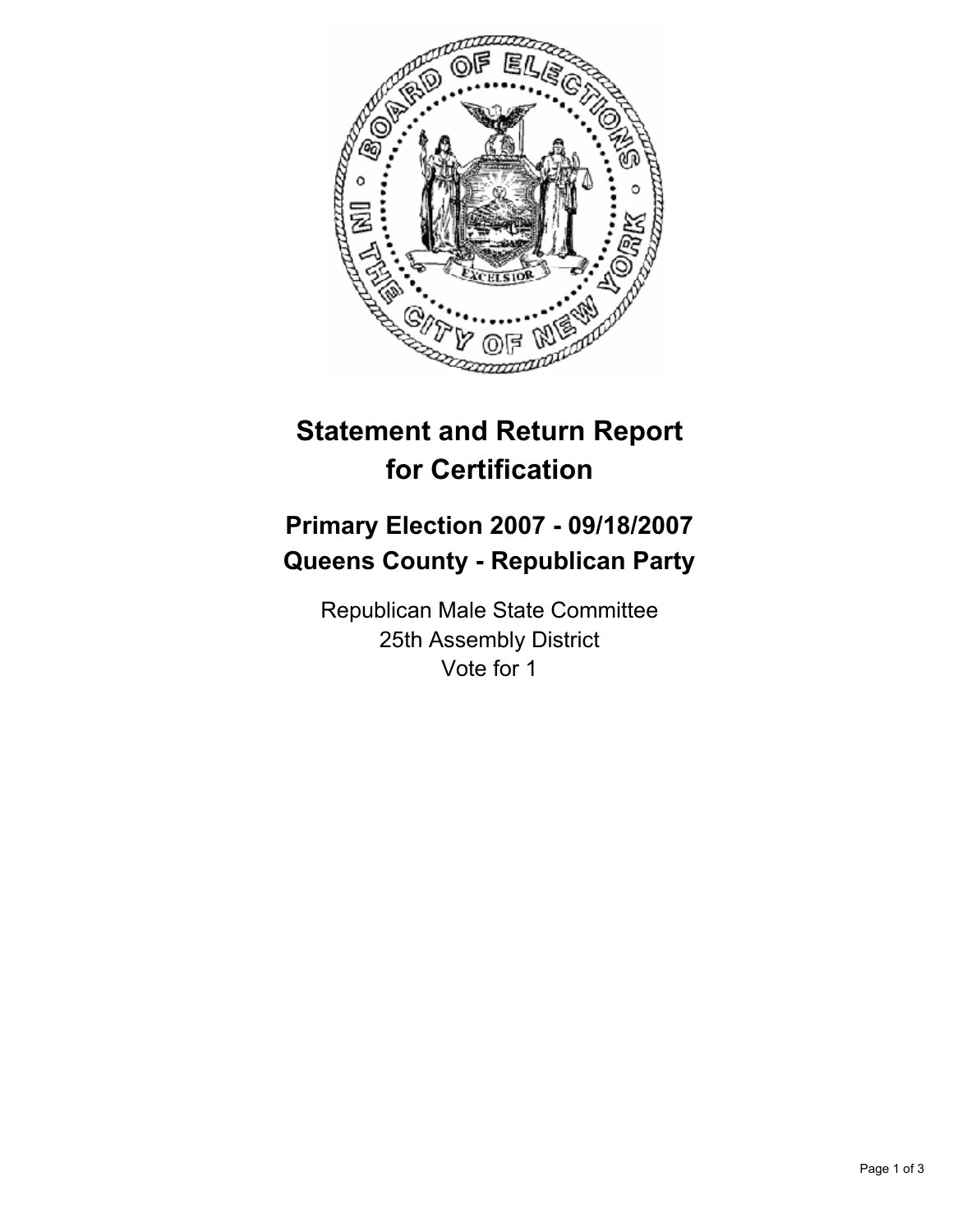

### **Assembly District 25**

| <b>Total Votes</b>      | 236 |
|-------------------------|-----|
| <b>TEUK KIM</b>         | 84  |
| <b>STEPHEN E GRAVES</b> | 152 |
| <b>AFFIDAVIT</b>        |     |
| ABSENTEE/MILITARY       | 24  |
| <b>EMERGENCY</b>        | 0   |